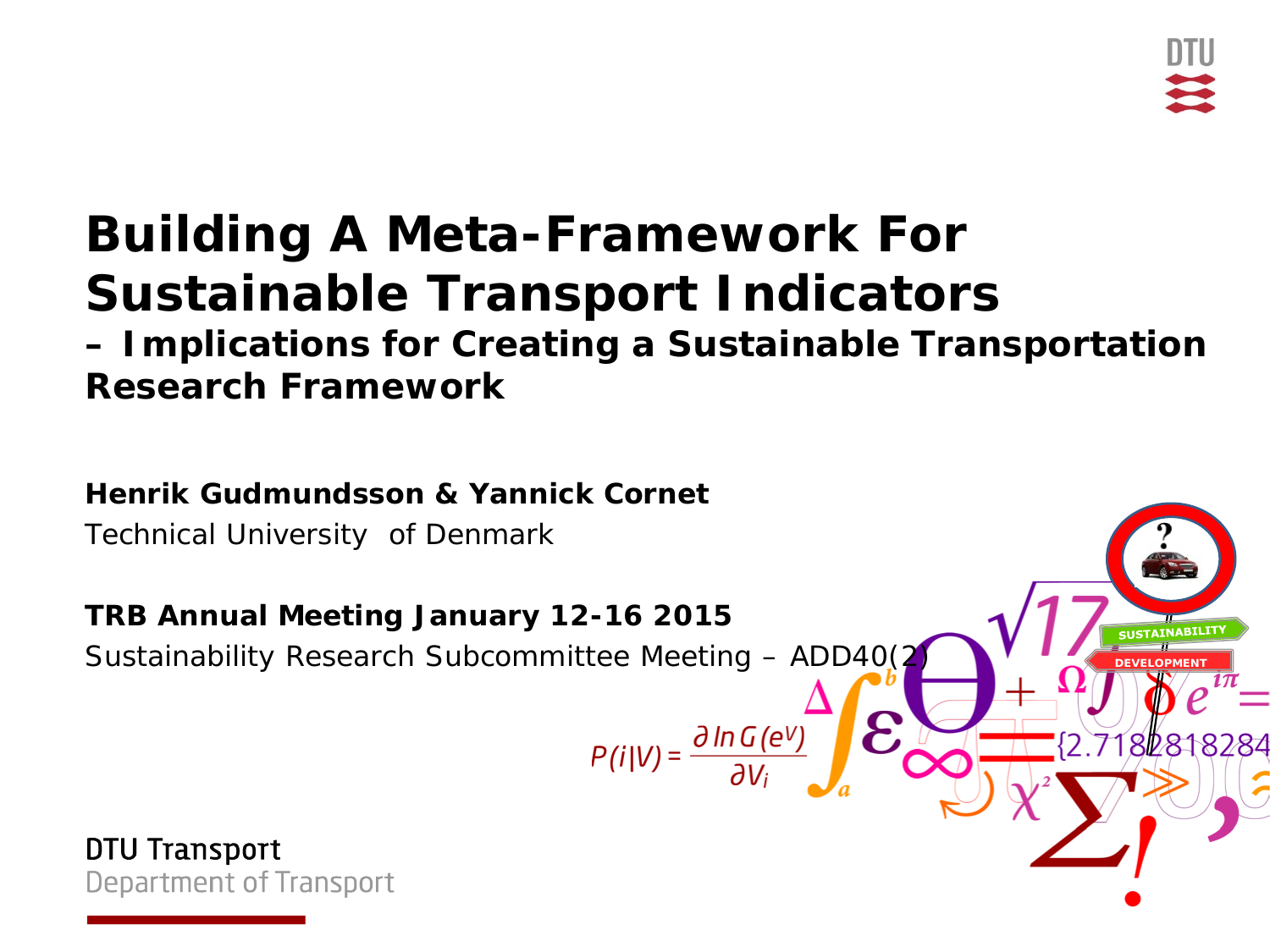## **Full paper in session 677 Tuesday 3:45**

#### **Session 677**

#### Sustainable Transportation Indicators and Measures - From Meta to Local Perspectives

Tuesday, January 13, 2015 3:45PM - 5:30PM Convention Center, 140B Lectern Session | AICP Certification Maintenance Session

Administration and Management

Todd Alexander Litman, Victoria Transport Policy Institute, Canada, presiding

#### **Sponsored By:**

Transportation and Sustainability (ADD40)

#### Building A Meta-Framework For Sustainable Transport Indicators - A Review Of Selected Contributions

Yannick Cornet, Technical University of Denmark Henrik Gudmundsson, Technical University of Denmark

#### A GIS-Based Performance Measurement System for Assessing Transportation Sustainability and Community Livability

Qian Wang, State University of New York, Buffalo Shuai Tang, State University of New York, Buffalo Jinge Hu, State University of New York, Buffalo Xiao Chen, State University of New York, Buffalo Le Wang, State University of New York, Buffalo

#### Greenhouse Gas Emission Reduction, Economic Benefit and Health Improvement Targets for a Regional Transportation Plan **Santa Cruz County, CA**

George Dondero, Santa Cruz County Regional Transportation Commission Virginia Ann Dykaar, Santa Cruz County Regional Transportation Commission Peter Hurley, Sustainable Transportation Council Chris Breiland, Fehr & Peers

2 **DTU Transport, Technical University of Denmark**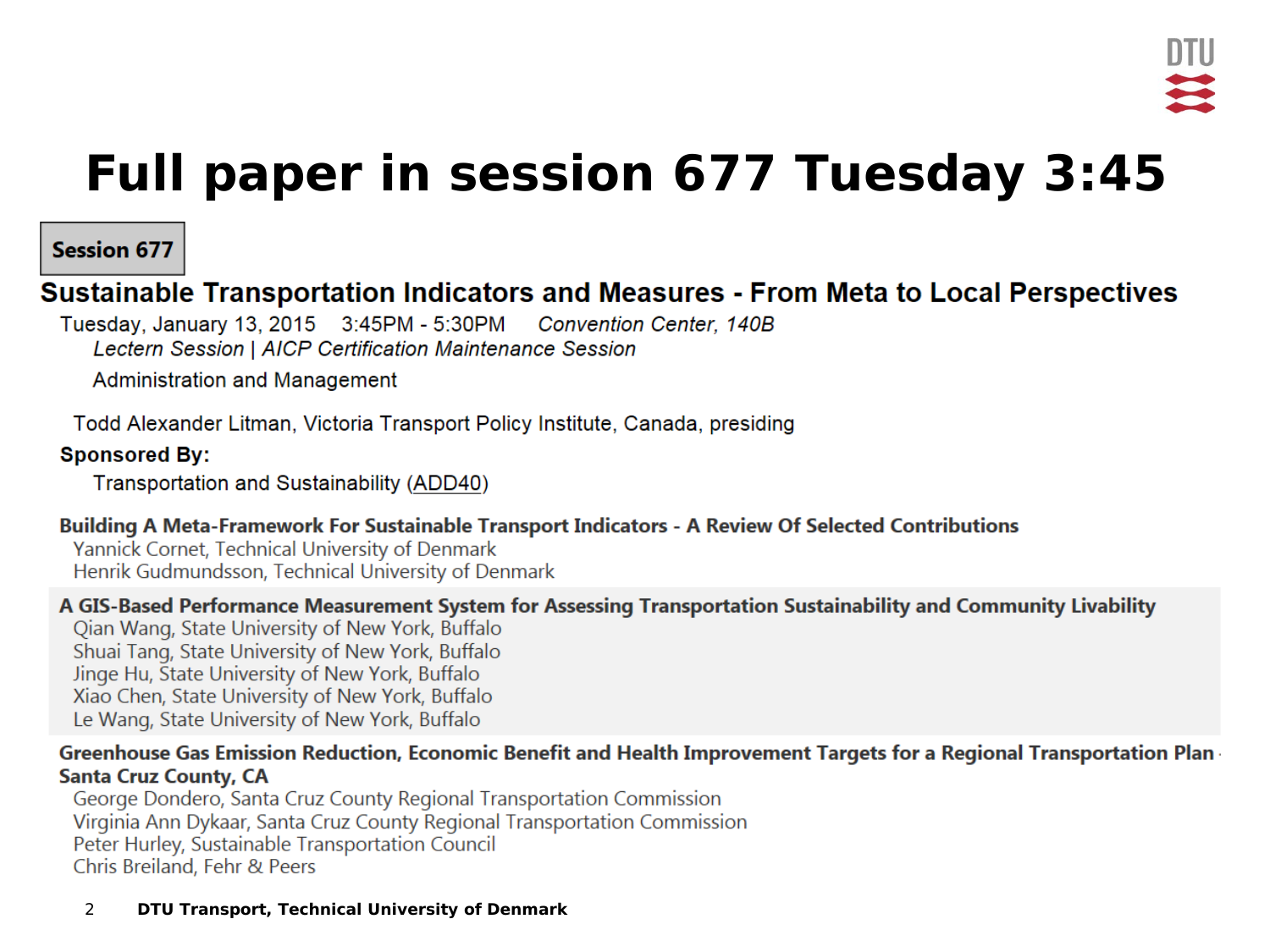### **Background: SUSTAIN- Sustainability, institutions and Tools for National Transport Planning**

| <b>Main partners:</b>                        | <b>DTU Transport</b><br>Institut for Transport                           | Copenhagen<br><b>Business School</b><br>HANDELSHØJSKOLEN |
|----------------------------------------------|--------------------------------------------------------------------------|----------------------------------------------------------|
| <b>International</b><br><b>Contributors:</b> | <b>MONASH</b><br>®University<br><b>VERSITY O</b><br><b>DXFORT</b>        |                                                          |
| <b>User Forum:</b>                           | Road Directorate<br><b>Transport Agency</b><br><b>CONCITO think tank</b> | COWI<br>Øresund Logistics<br>Trafikanalys, Sweden        |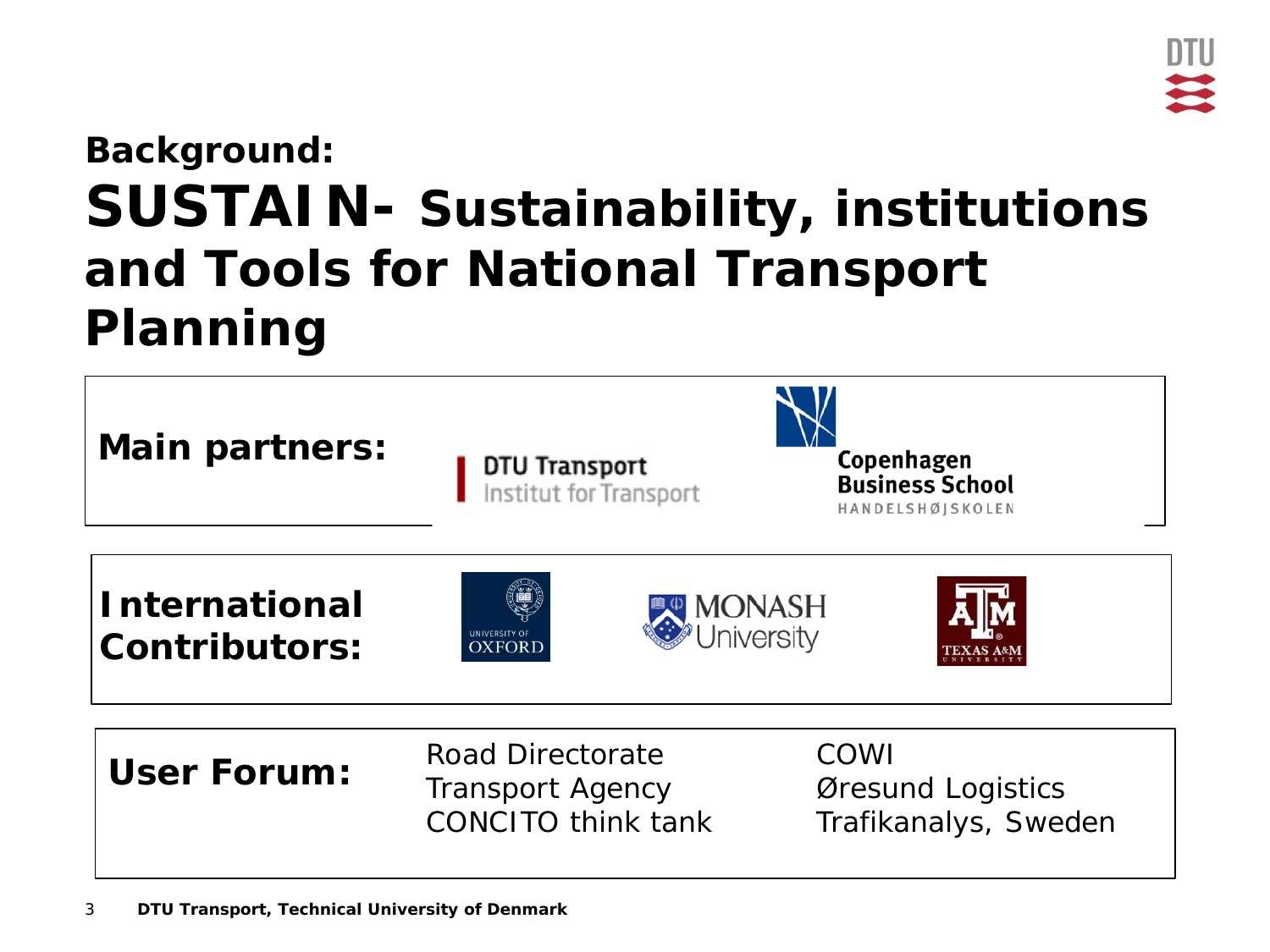

# **Purpose of the SUSTAIN project**

- To **study** National Sustainable Transport Planning (NSTP) as it occurs in practice
- To **support** NSTP by contributing knowledge on:
	- –Institutional frameworks
	- –Indicators,
	- –Assessment tools
- To help establish NSTP as an coherent international **research topic** across disciplines

National transport planning - sustainability, institutions and tools



National transport planning - sustainability, institutions and tools



National transport planning - sustainability, institutions and tools

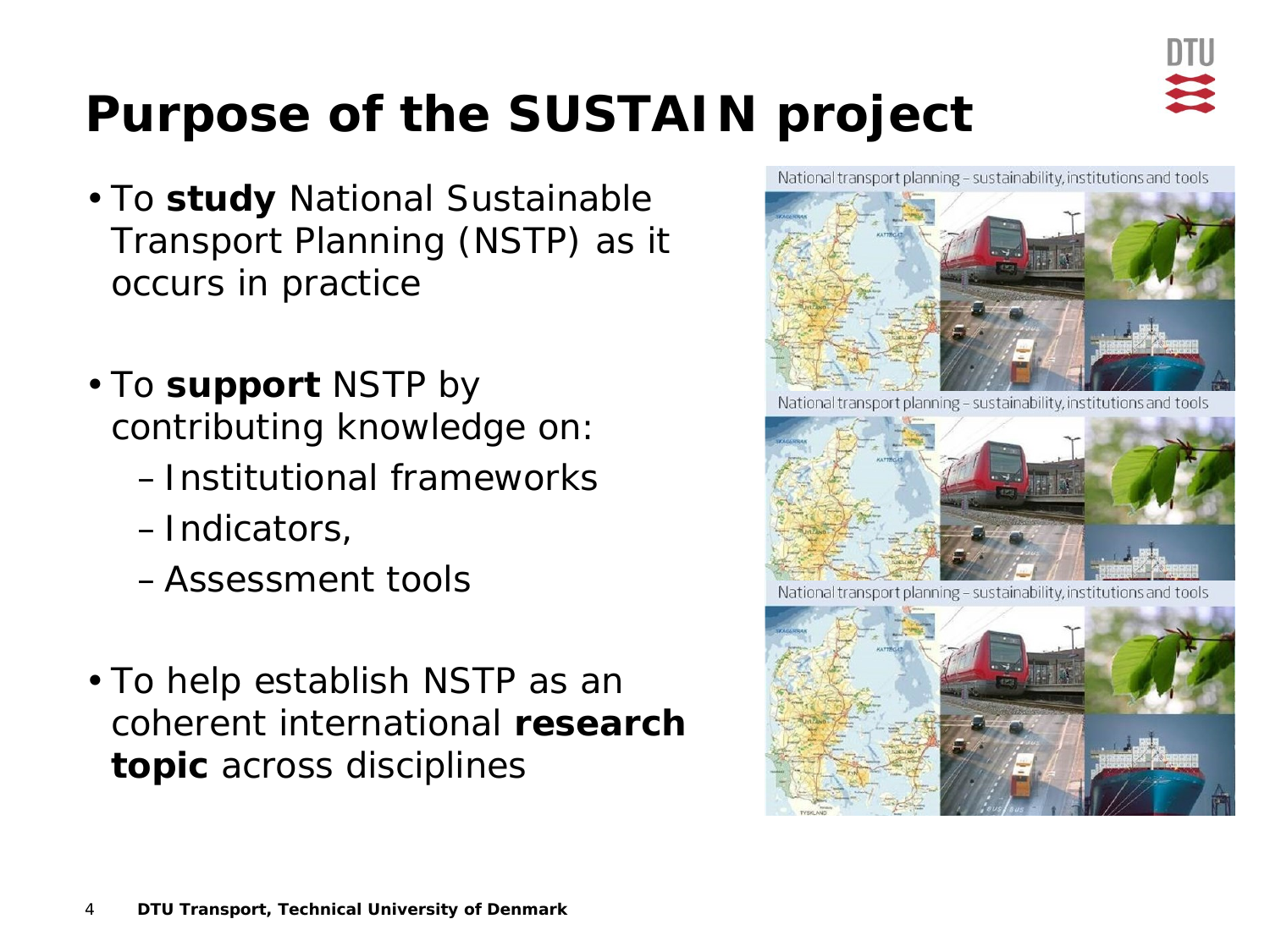# **Transport policy monitoring**



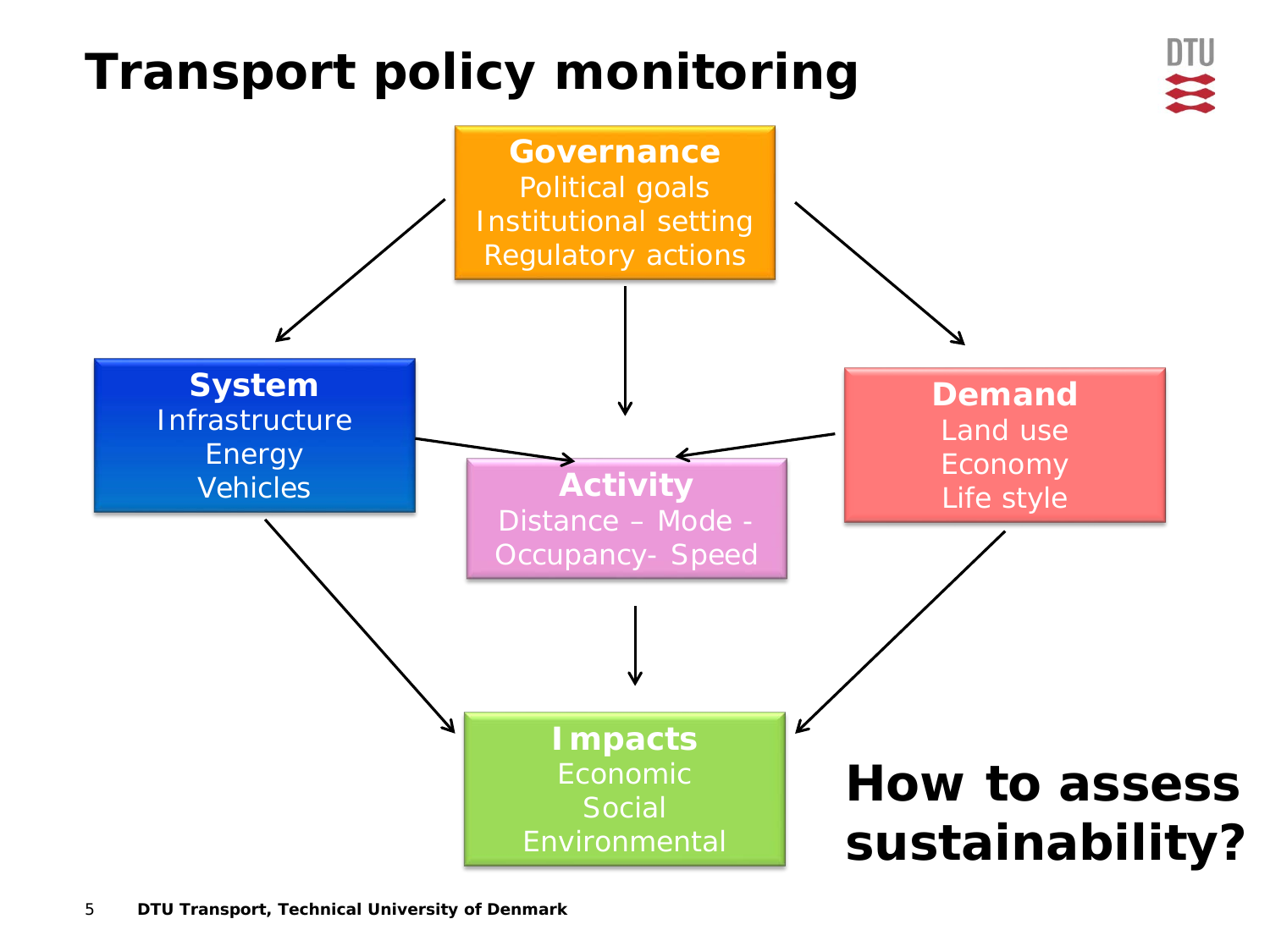

# **Why build a meta-framework?**

- •Sustainability is becoming widely accepted, but context matters for how to address it
- •There is no standard for how to measure transportation sustainability
- •Need is to understand and guide existing transportation agency practice, not build ideal systems no-one will use
- •Rather than 'standard indicators' there could be a **common set of criteria for frameworks**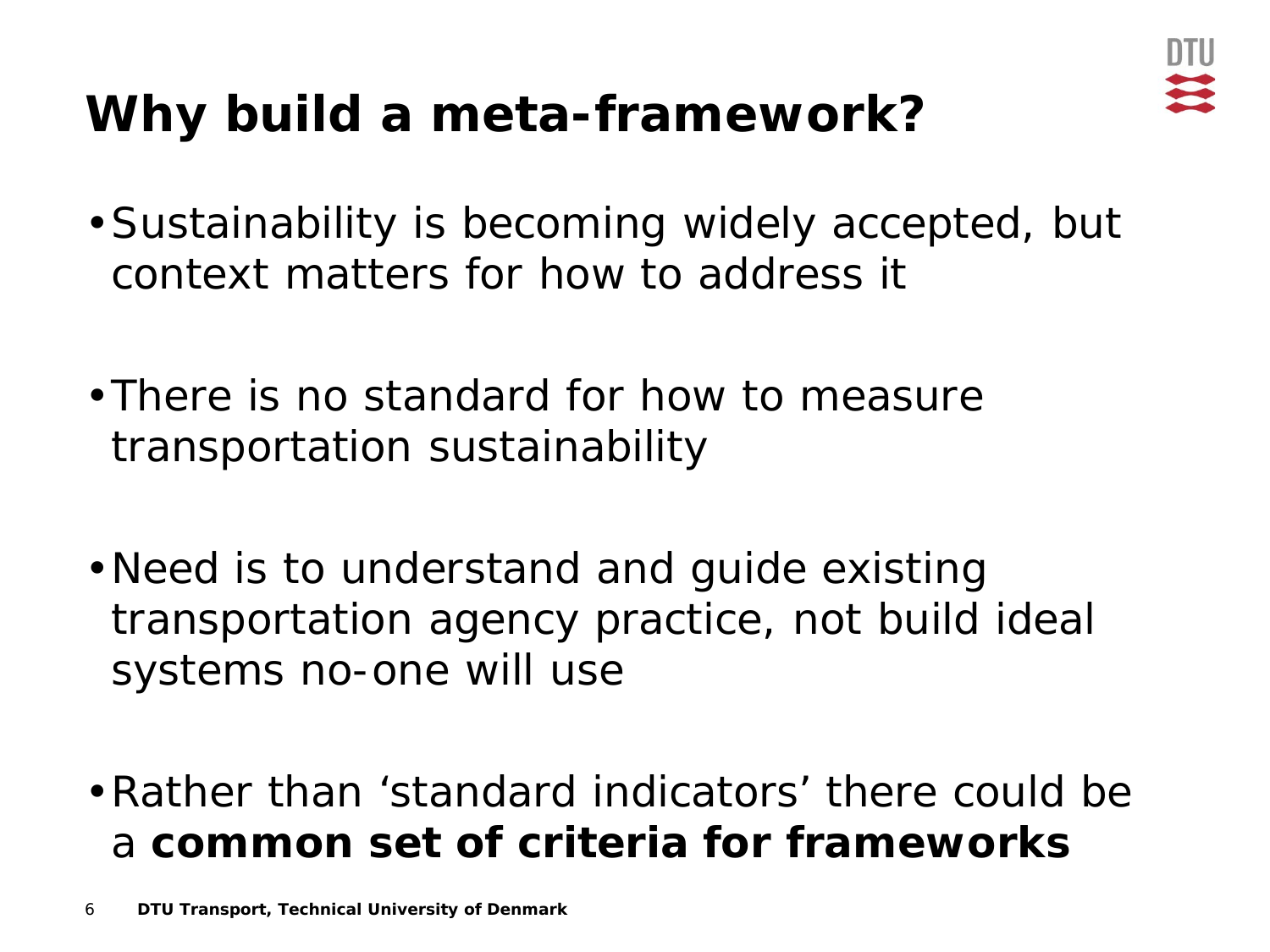# **How did we build the meta-framework?**

- •Theoretical review to characterize the notion of **frameworks** and their performance functions
- •In depth review of key literature on **sustainable transportation** indicator frameworks,
	- To identify most essential characteristics
	- To turn most important characteristics into criteria for developing and critically analysing practice frameworks within each function
	- –19 peer reviewed articles, many in TRR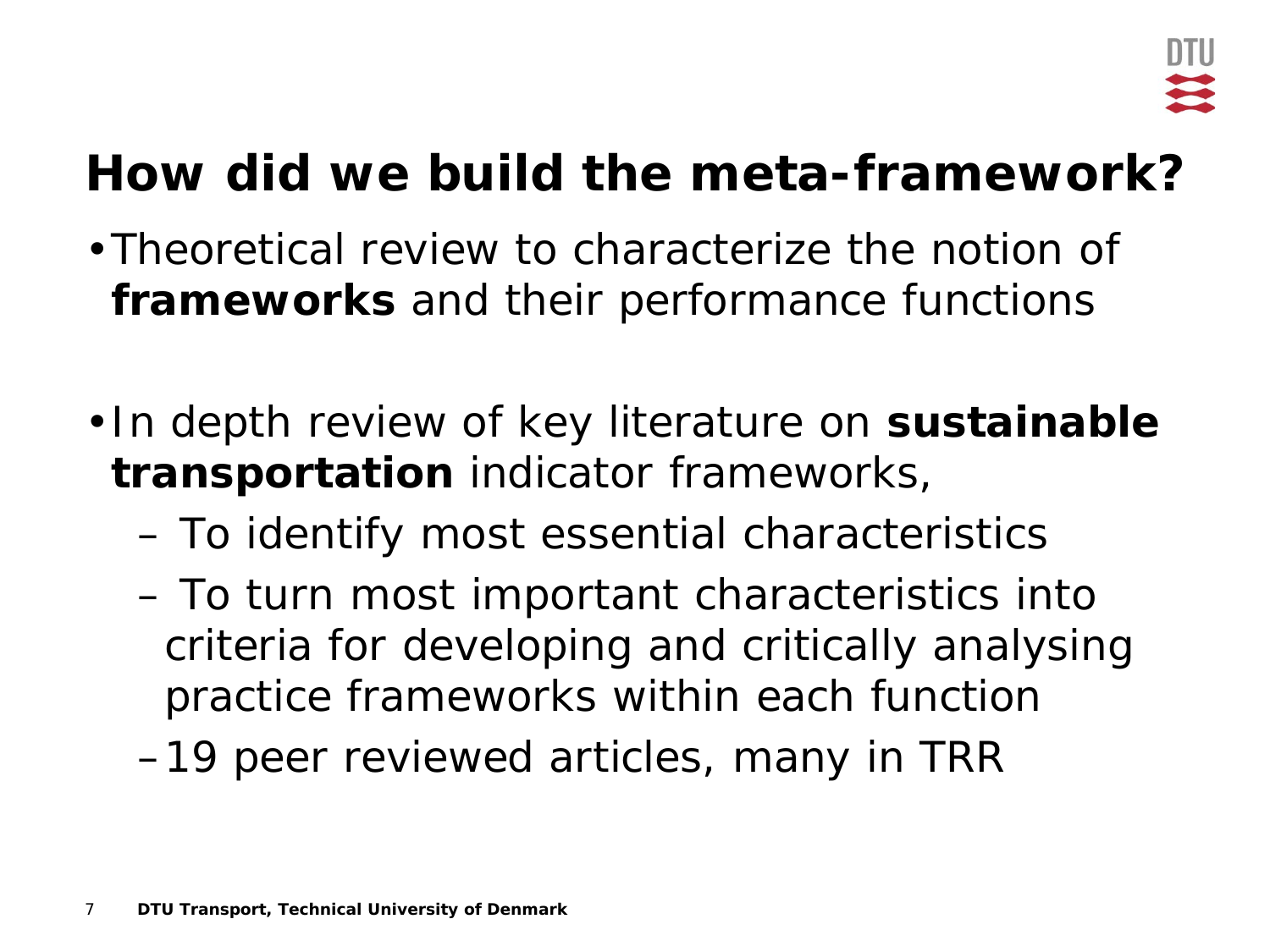

# **Performance functions of frameworks**

#### **Function:**

- *Conceptualization* refers to how a normative and theoretical basis is represented
- *Operationalization* refers to collecting, measuring, analyzing, and reporting procedures
- *Utilization* refers to the strategic application and implementation of knowledge

#### **Rationale:**

- *Validity and consistency*  with regard to theory and underlying values
- *Realism* with regard to data collection and reporting requirements
- *Relevance* for the governance context in term of goals, responsibilities and influence domains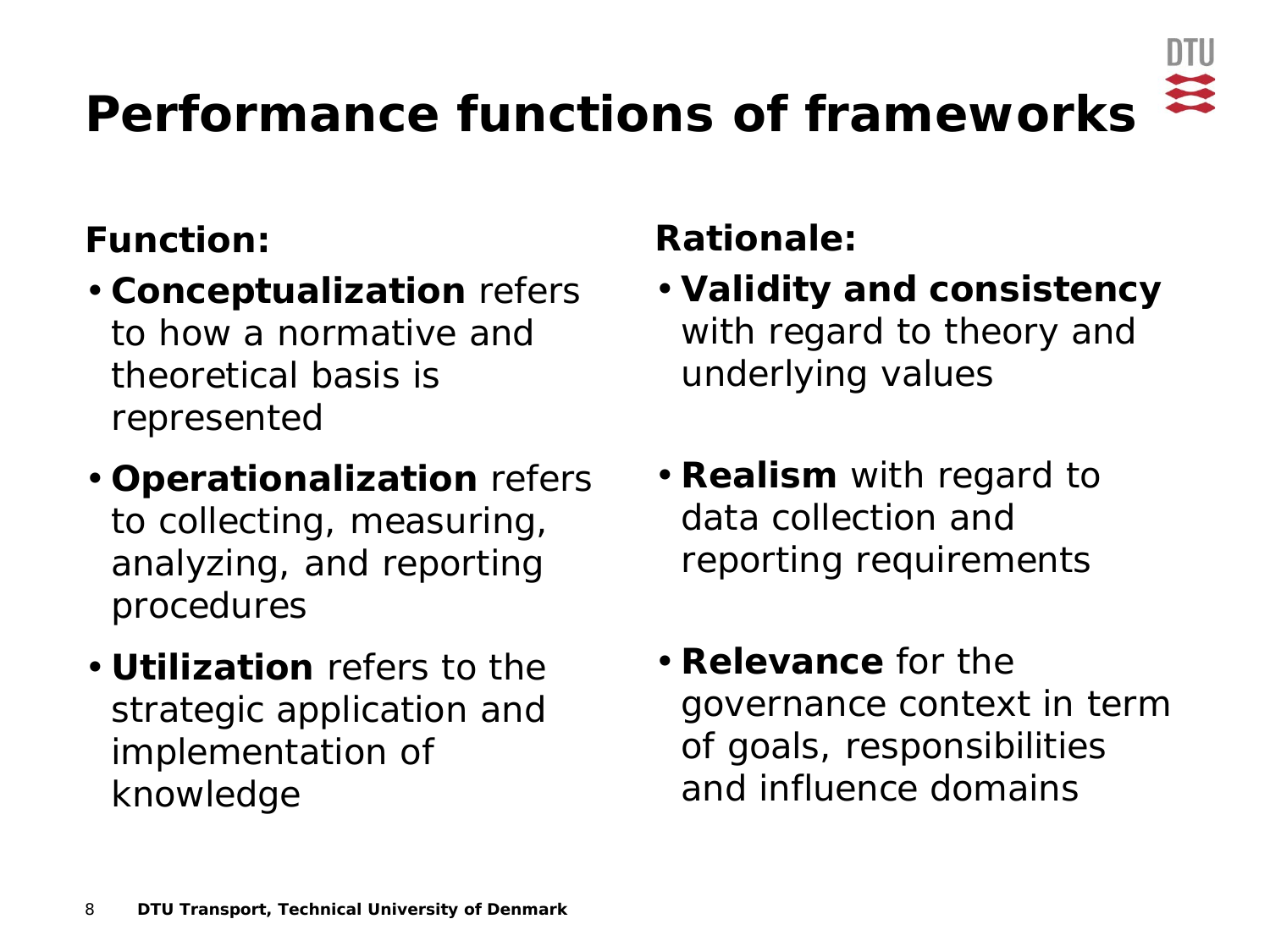

## **Criteria identified for sustainable transportation frameworks**

- •7 Conceptual
- •6 Operational
- •8 Utilization
- •Some criteria are general for indicator frameworks, but many are specific or particularly pertinent for sustainability and transportation
- •Some cover two or more functions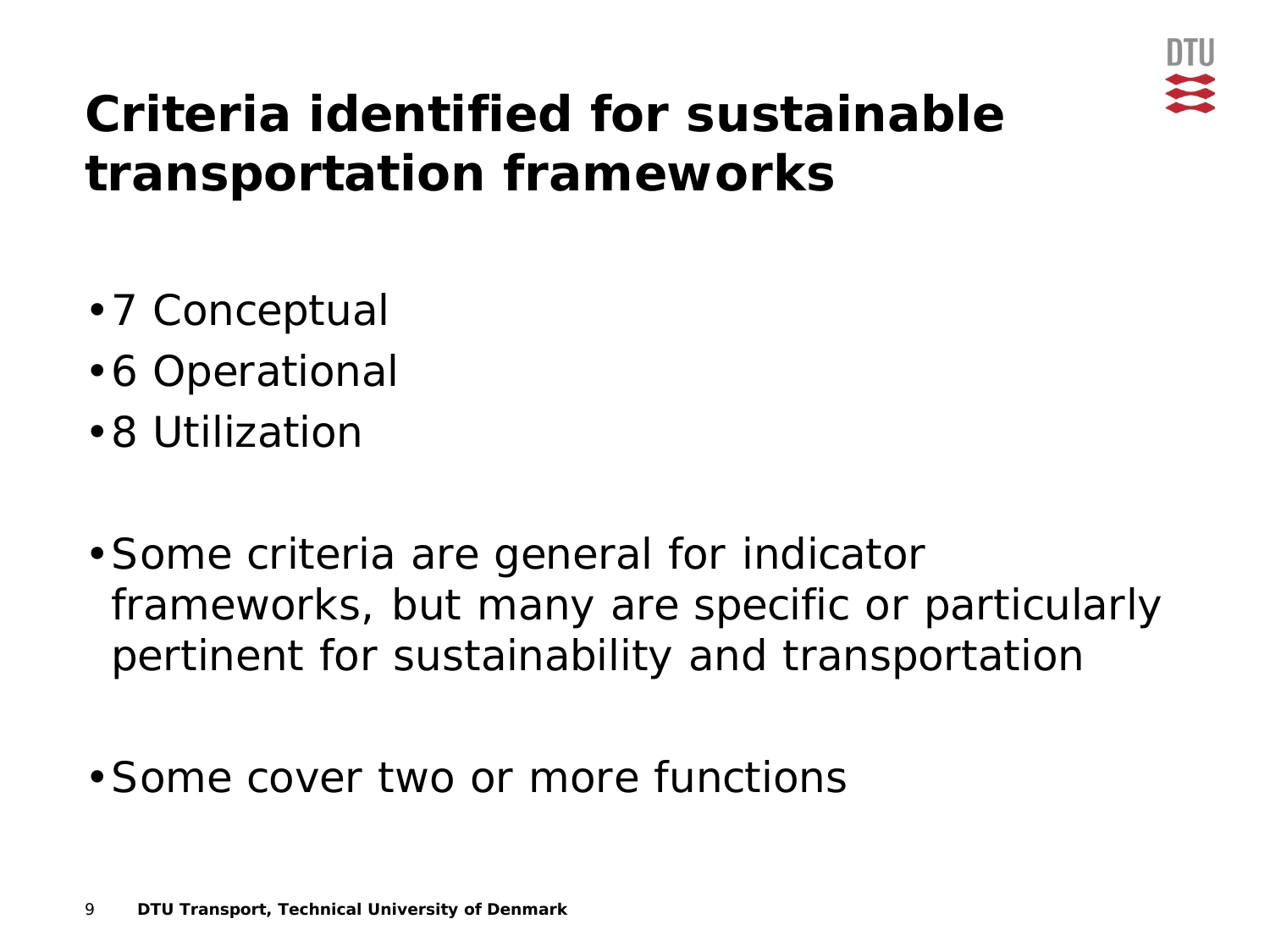### **Conceptualization criteria**

- 1. Adopting an explicit, comprehensive, and holistic view on sustainability
- 2. Allowing a long time horizon
- 3. Integrating land use and transportation on a broad geographic scale
- 4. Capturing interactions to identify trade-offs
- 5. Supporting consistency between transportation and sustainability objectives
- 6. Ranking of sustainability impacts
- 7. Informing sustainable transport strategies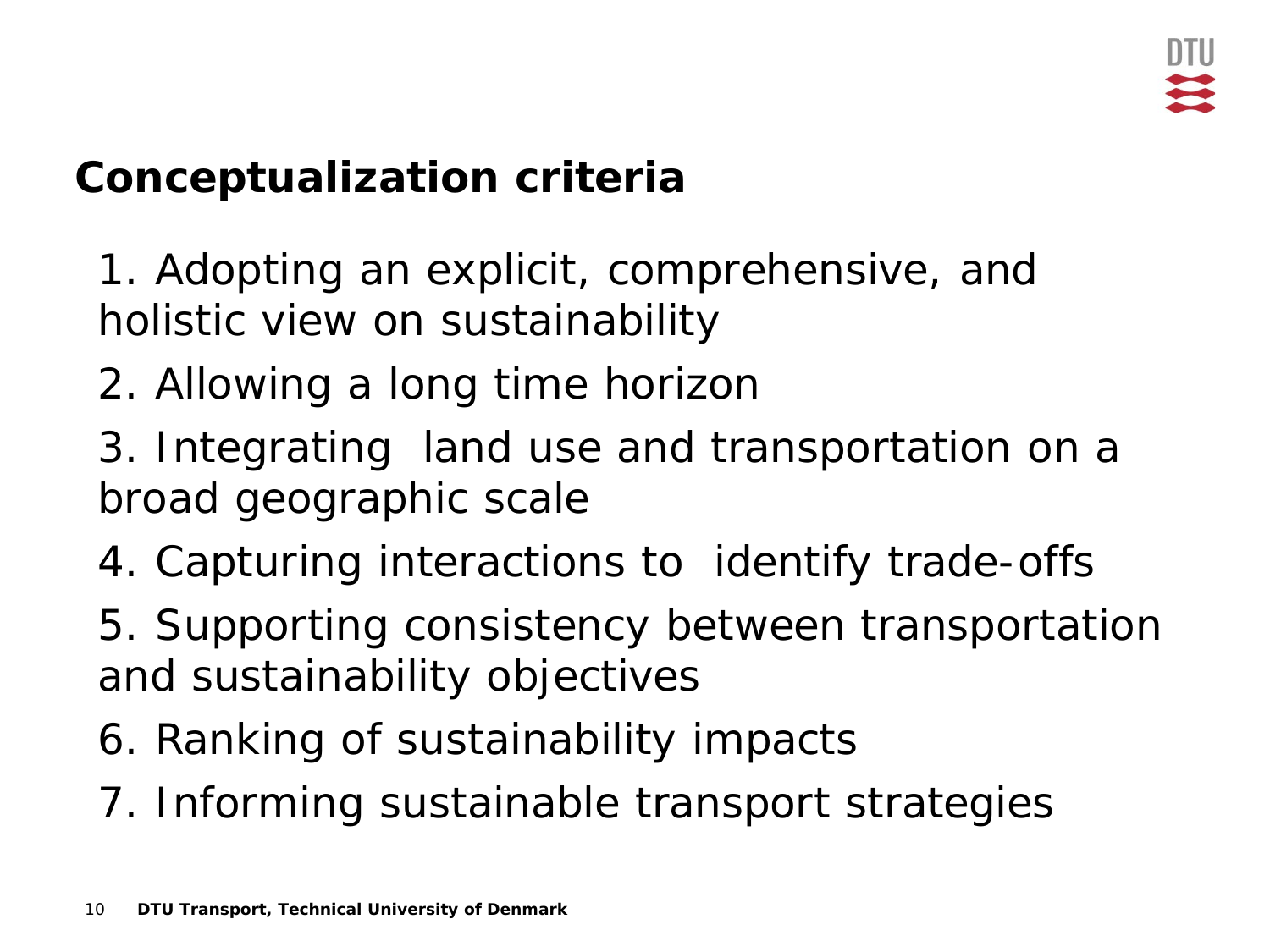#### **Operationalization criteria**

1. Creating an indicator system logic based on an understanding of linkages

- 2. Supporting well founded target setting
- 3. Supporting integrated assessment
- 4. Ensuring cost- effectiveness of monitoring
- 5. Making the framing process explicit and transparent
- 6. Applying indicator selection quality criteria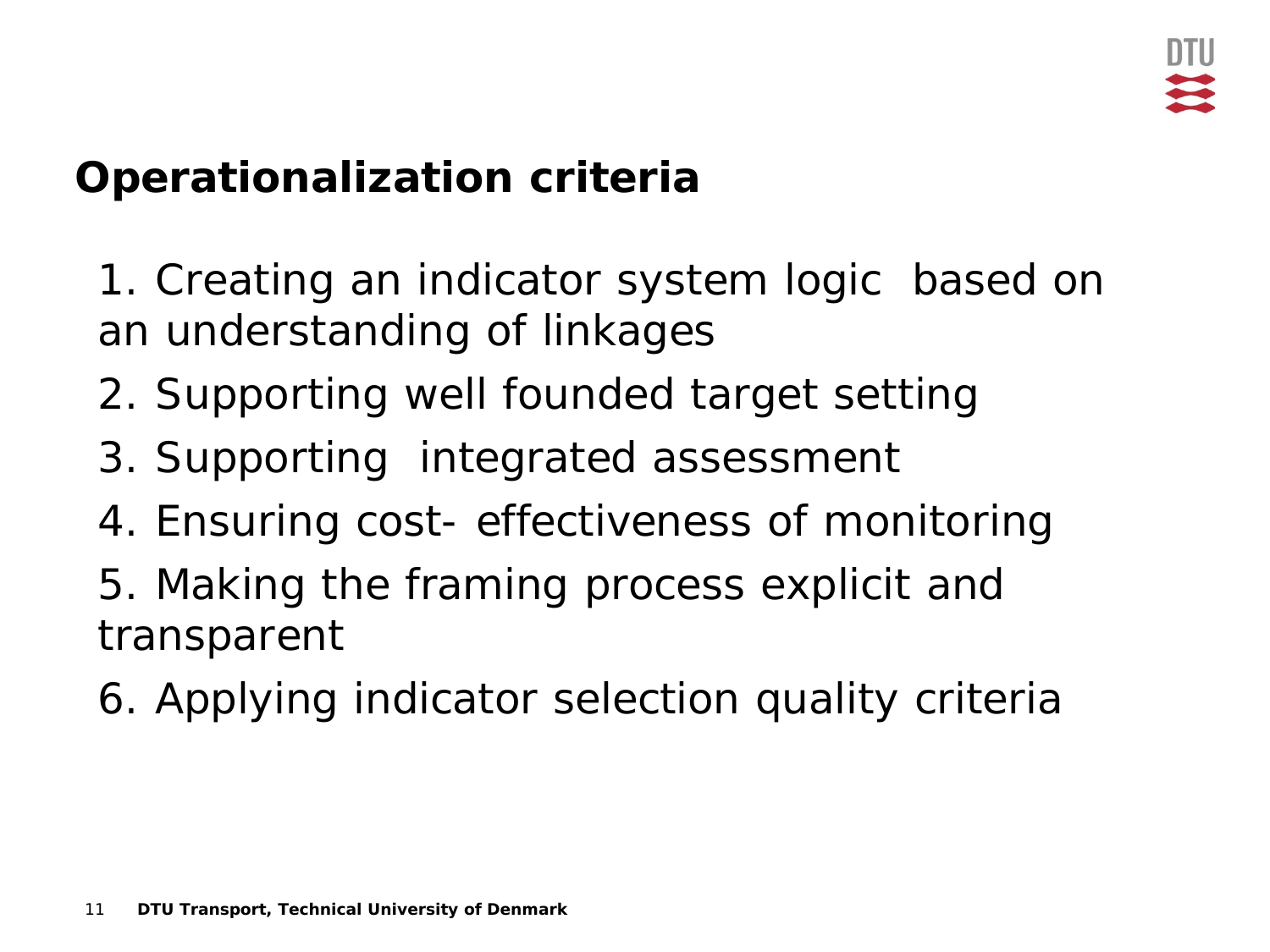### **Utilization criteria**

- 1. Connecting to goals and strategies
- 2. Integrating vertically
- 3. Integrates horizontally
- 4. Engaging with stakeholders and context
- 5. Communicating externally
- 6. Aligning with agency capabilities and constraints
- 7. Leadership for adapting to and enabling change
- 8. Providing periodic feedback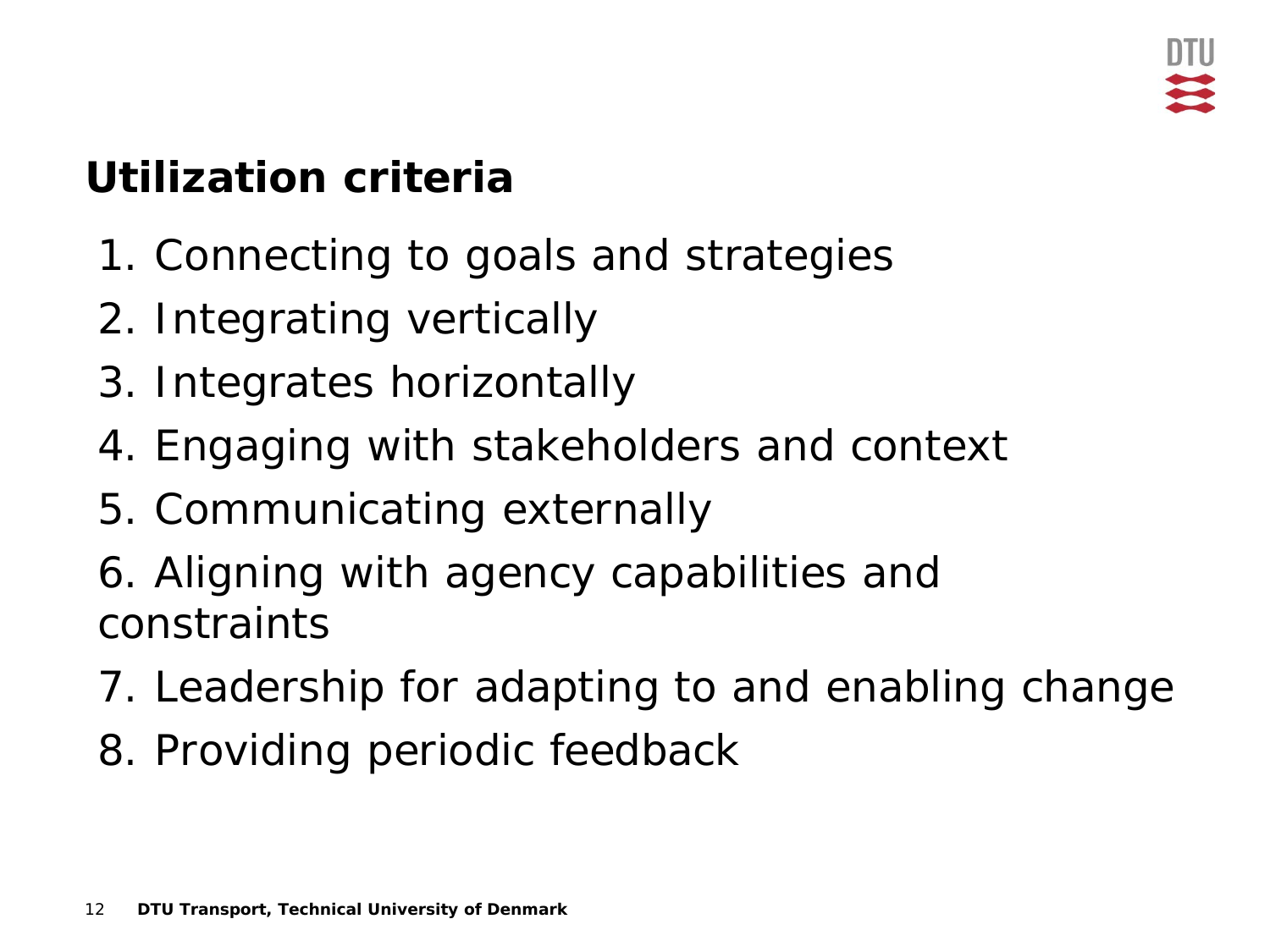

## **How to use the meta-framework for research?**

- Identify to what extent sustainability aspects are reflected in existing and emerging monitoring, and performance measurement strategies
- Identify to what extant the criteria in the meta-framework are reflected in those practices
- Classify approaches in stages from 'basic' to 'advanced' (such as in NCHRP 750 vol 4)
- Analyze to what extent frameworks drive strategy development and implementation
- Analyze to what extent advanced frameworks explain superior performance or transformative action
- Develop guidance or standard for how to incorporate sustainability in transportation governance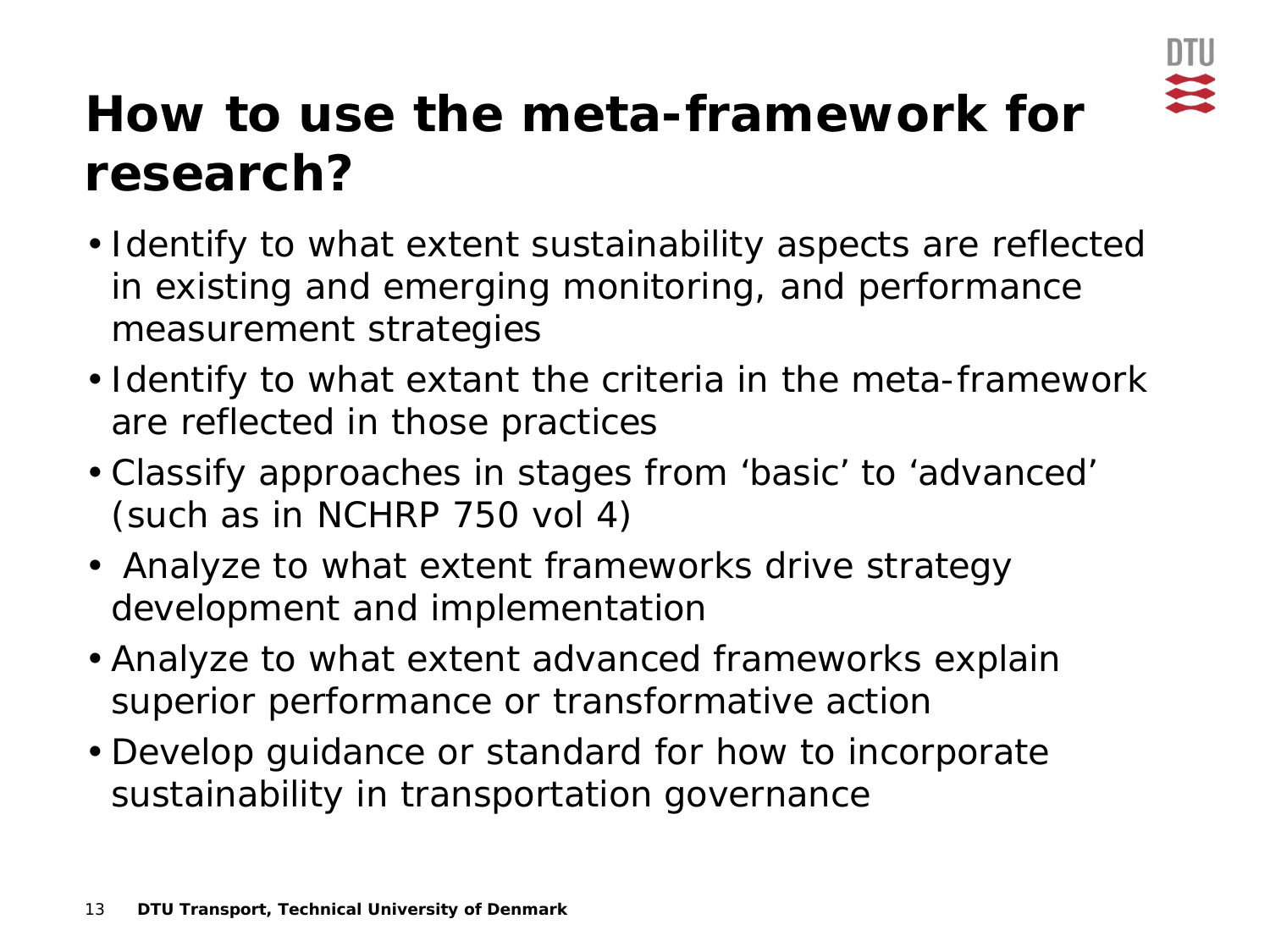

#### **NCHRP 750, Vol. 4, 'Sustainability as an organizing principle for transportation agencies'**

Level 0 Policy System—Safe Mobility

Level 1 Policy System—Compliant Transportation

Level 2 Policy System—Green Transportation

Level 3 Policy System—Sustainable Transportation

Level 4 Policy System—TBL Sustainability

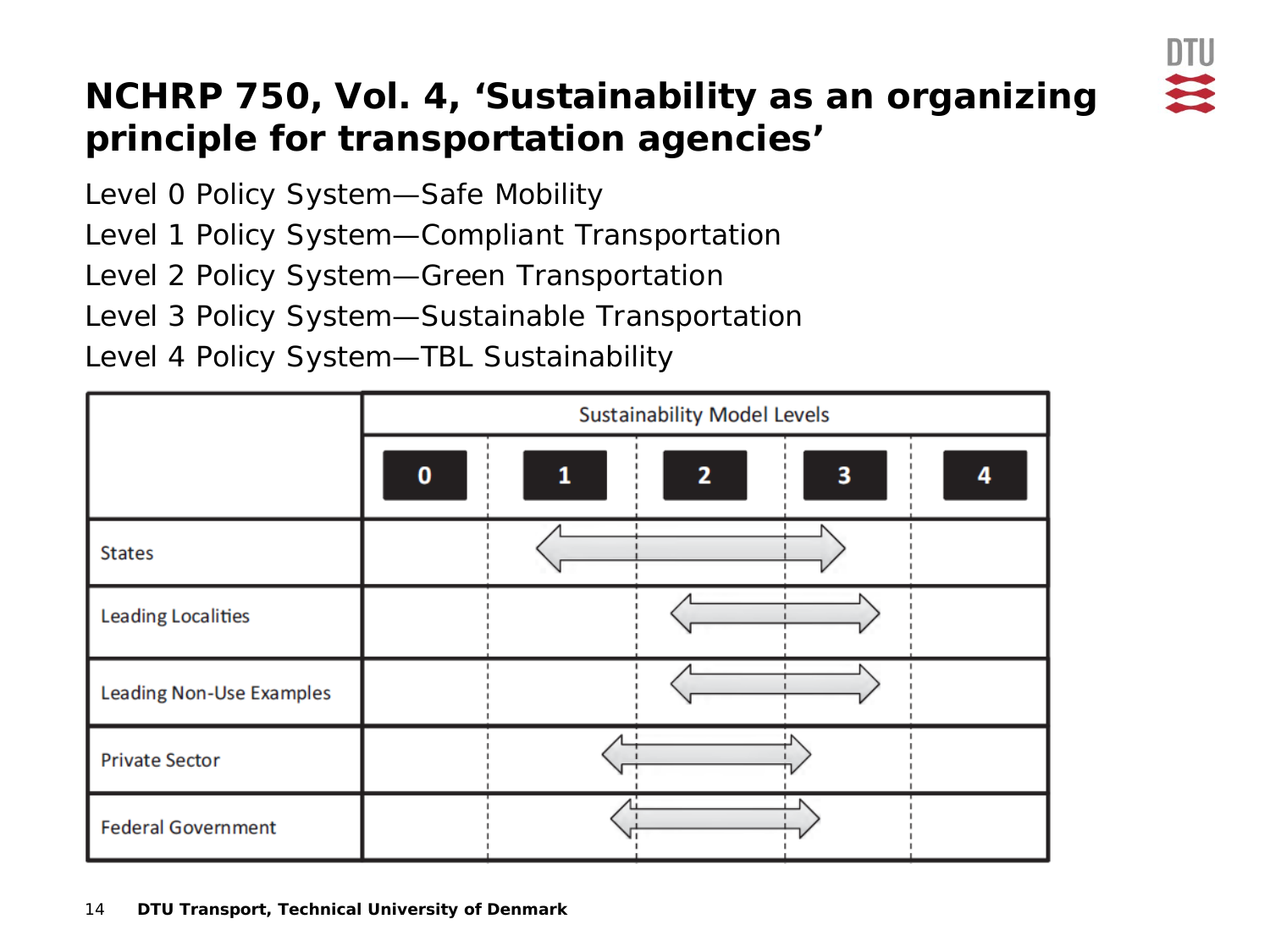

### **Implications for Creating a Sustainable Transportation Research Framework?**

- Focus on the bigger picture, how things connect or not
- Emphasize the governance aspects
- Look at knowledge tools in a comprehensive perspective form concepts to utilization, and back
- Gauge the distance between principles and practice with a view to context as the explaining factor
- Develop methods and tools to evaluate and classify frameworks and strategies, in addition to 'rating tools' for projects, programs and policies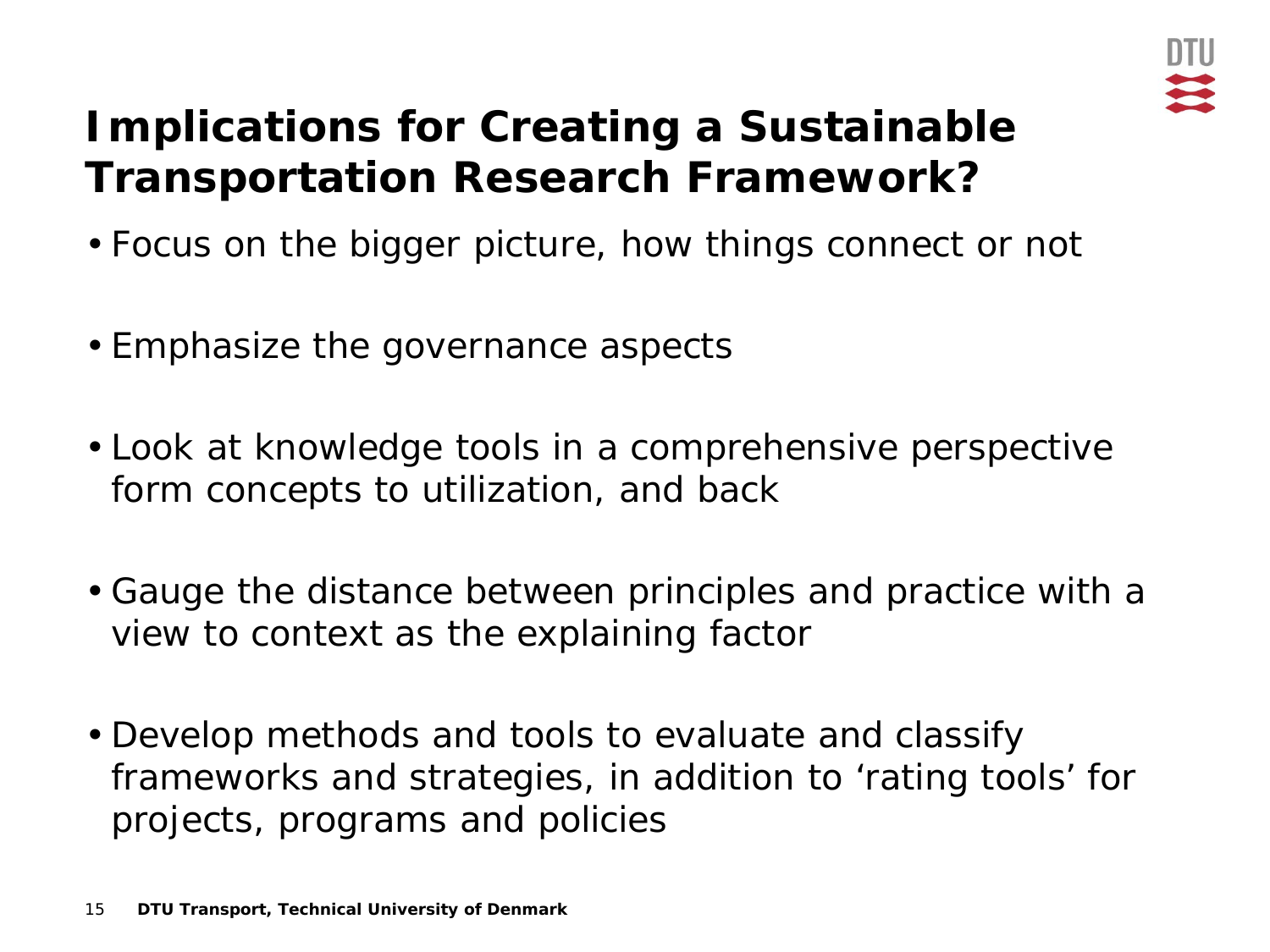